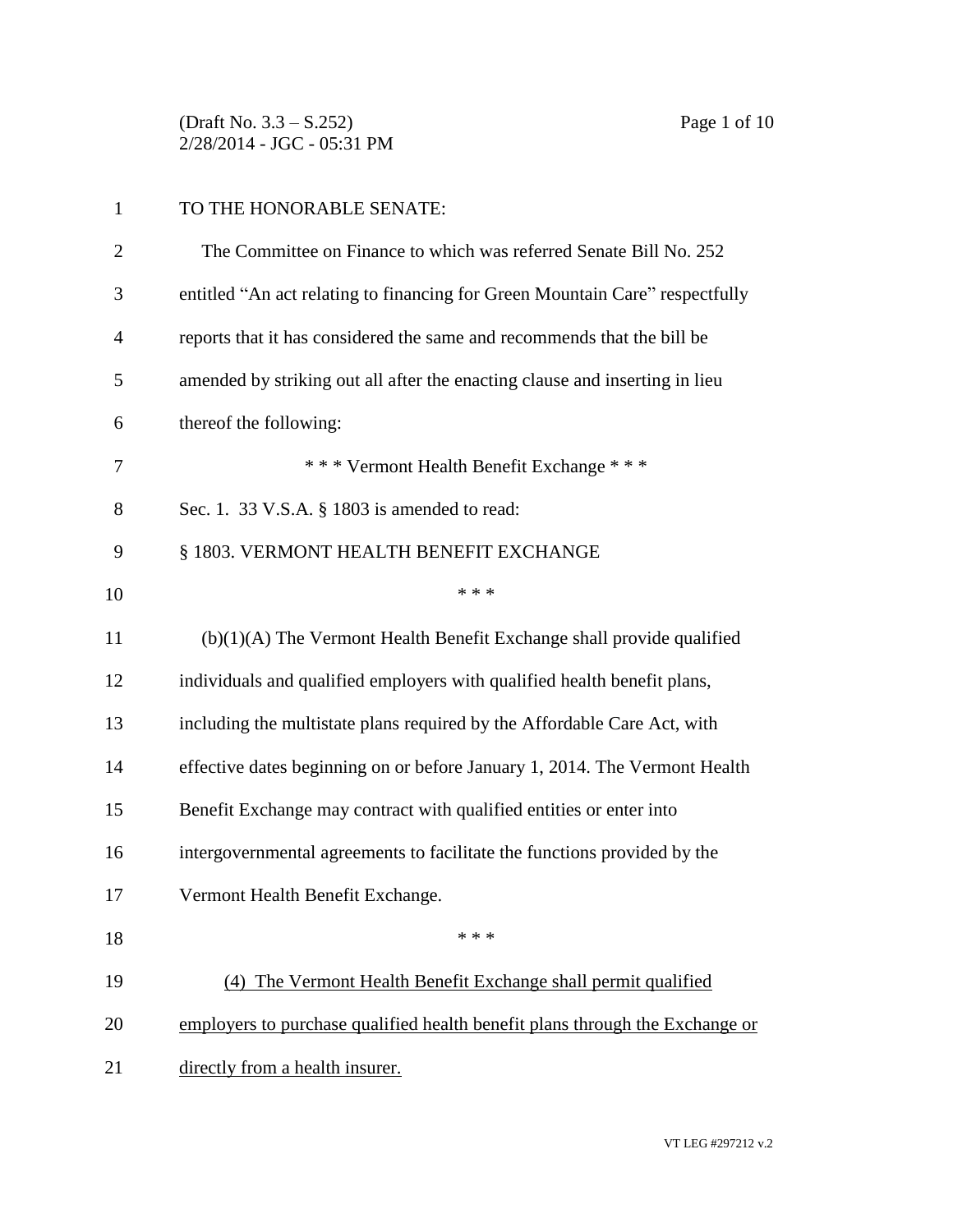(Draft No. 3.3 – S.252) Page 2 of 10 2/28/2014 - JGC - 05:31 PM

| $\mathbf{1}$   | * * *                                                                           |
|----------------|---------------------------------------------------------------------------------|
| $\overline{2}$ | Sec. 2. 33 V.S.A. § 1811(b) is amended to read:                                 |
| 3              | (b)(1) No person may provide a health benefit plan to an individual $\theta$    |
| 4              | small employer unless the plan is offered through the Vermont Health Benefit    |
| 5              | Exchange and complies with the provisions of this subchapter.                   |
| 6              | (2) A small employer or an employee of a small employer may purchase            |
| 7              | a health benefit plan through the Vermont Health Benefit Exchange or directly   |
| 8              | from a registered carrier.                                                      |
| 9              | (3) No person may provide a health benefit plan to an individual or             |
| 10             | small employer unless the plan complies with the provisions of this subchapter. |
| 11             | Sec. 3. PURCHASE OF SMALL GROUP PLANS DIRECTLY FROM                             |
| 12             | <b>CARRIERS</b>                                                                 |
| 13             | Notwithstanding any provision of law to the contrary, the Department of         |
| 14             | Vermont Health Access shall permit employers purchasing qualified health        |
| 15             | benefit plans on the Vermont Health Benefit Exchange to purchase the plans      |
| 16             | through the Exchange or directly from health insurance carriers.                |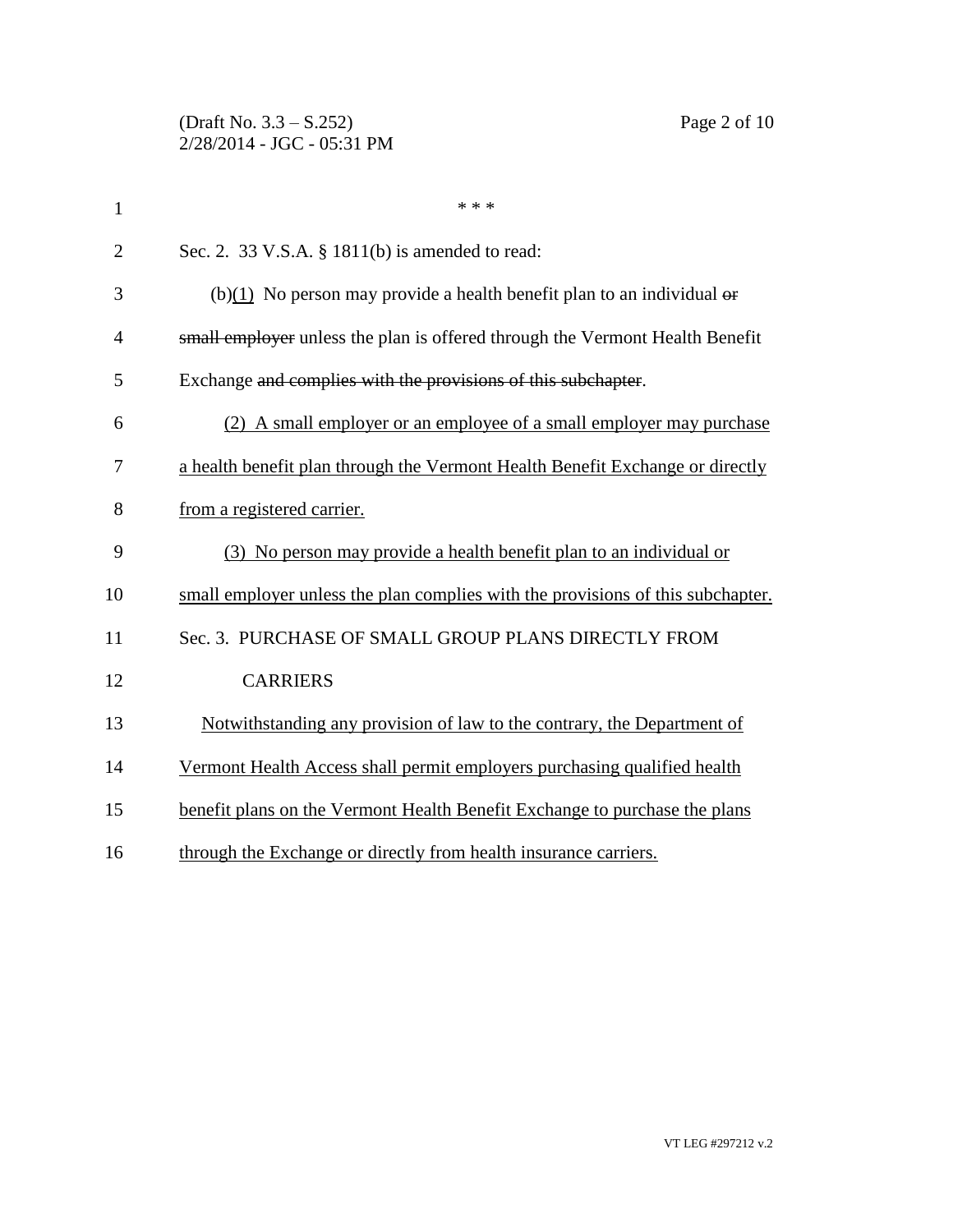(Draft No. 3.3 – S.252) Page 3 of 10 2/28/2014 - JGC - 05:31 PM

| 1              | *** Green Mountain Care ***                                                        |
|----------------|------------------------------------------------------------------------------------|
| $\overline{2}$ | Sec. 4. FEDERAL EMPLOYEES AND MEDICARE AND TRICARE                                 |
| 3              | <b>BENEFICIARIES</b>                                                               |
| 4              | [Determine the manner in which federal employees and Medicare and                  |
| 5              | TRICARE beneficiaries can receive primary and secondary coverage under             |
| 6              | <b>Green Mountain Care.</b> ]                                                      |
| 7              | Sec. 5. 33 V.S.A. § 1825 is amended to read:                                       |
| 8              | § 1825. HEALTH BENEFITS                                                            |
| 9              | $(a)(1)$ The benefits for Green Mountain Care shall include primary care,          |
| 10             | preventive care, chronic care, acute episodic care, and hospital services and      |
| 11             | shall include at least the same covered services as those included in the benefit  |
| 12             | package in effect for the lowest cost Catamount Health plan offered on January     |
| 13             | 1, 2011 shall consist of the benefits available in the benchmark plan for the      |
| 14             | <b>Vermont Health Benefit Exchange.</b> [Issues to address: actuarial value -      |
| 15             | 87%; role for GMCB? cost-sharing? dental/vision/hearing/LTC?]                      |
| 16             | (2) It is the intent of the General Assembly that Green Mountain Care              |
| 17             | provide a level of coverage that includes benefits that are actuarially equivalent |
| 18             | to at least 87 percent of the full actuarial value of the covered health services. |
| 19             | (3) The Green Mountain Care Board shall consider whether to impose                 |
| 20             | cost-sharing requirements; if so, whether to make the cost-sharing                 |
| 21             | requirements income-sensitized; and the impact of any cost-sharing                 |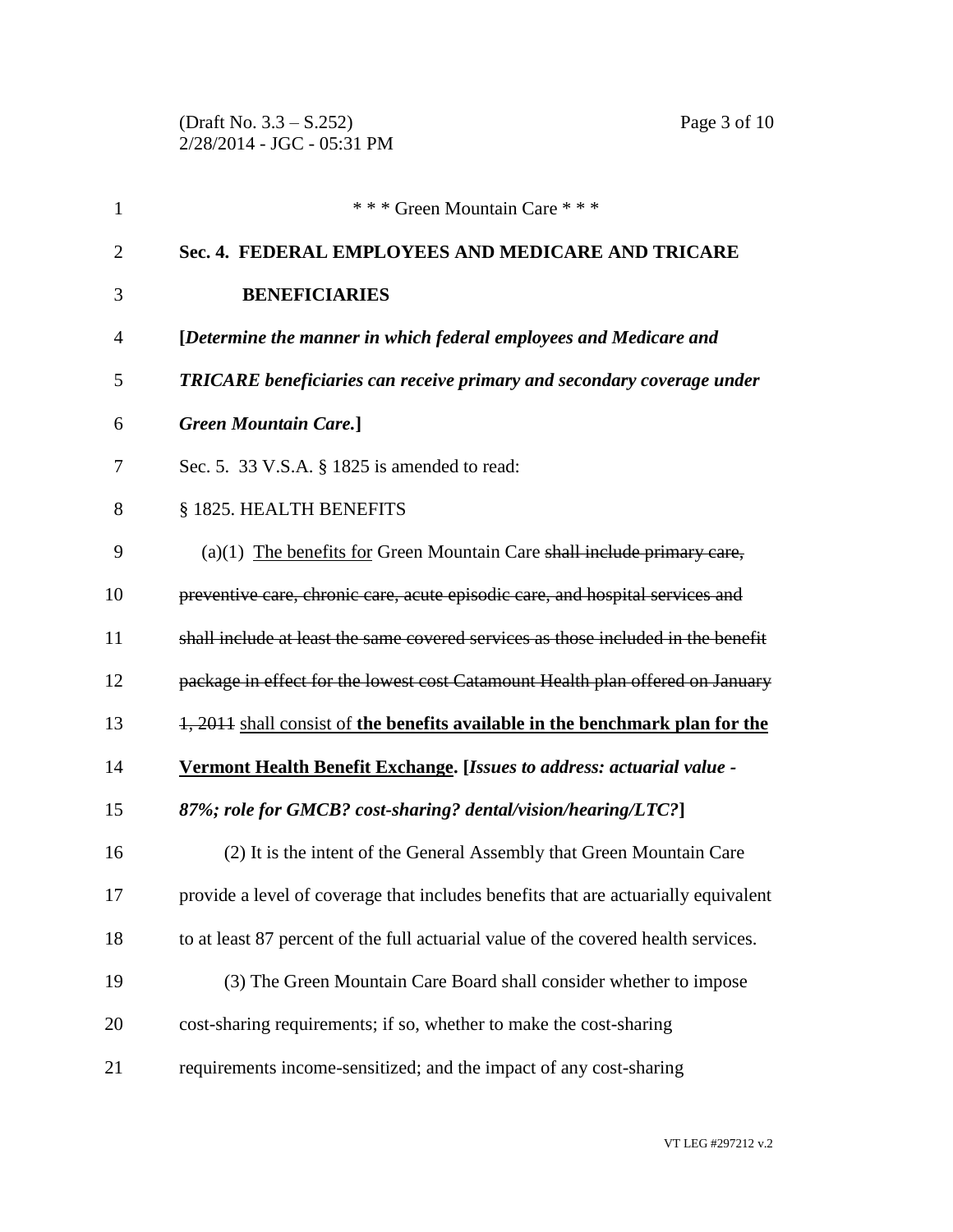## (Draft No. 3.3 – S.252) Page 4 of 10 2/28/2014 - JGC - 05:31 PM

| $\mathbf{1}$   | requirements on an individual's ability to access care. The Board shall consider  |
|----------------|-----------------------------------------------------------------------------------|
| $\overline{2}$ | waiving any cost-sharing requirement for evidence-based primary and               |
| 3              | preventive care; for palliative care; and for chronic care for individuals        |
| $\overline{4}$ | participating in chronic care management and, where circumstances warrant,        |
| 5              | for individuals with chronic conditions who are not participating in a chronic    |
| 6              | care management program.                                                          |
| 7              | $(4)(A)$ The Green Mountain Care Board established in 18 V.S.A. chapter           |
| 8              | 220 shall consider whether to include dental, vision, and hearing benefits in the |
| 9              | Green Mountain Care benefit package.                                              |
| 10             | (B) The Green Mountain Care Board shall consider whether to                       |
| 11             | include long-term care benefits in the Green Mountain Care benefit package.       |
| 12             | (5) Green Mountain Care shall not limit coverage of preexisting                   |
| 13             | conditions.                                                                       |
| 14             | (6) The Green Mountain Care board shall approve the benefit package               |
| 15             | and present it to the General Assembly as part of its recommendations for the     |
| 16             | Green Mountain Care budget.                                                       |
| 17             | $(b)(1)(A)$ For individuals eligible for Medicaid or CHIP, the benefit            |
| 18             | package shall include the benefits required by federal law, as well as any        |
| 19             | additional benefits provided as part of the Green Mountain Care benefit           |
| 20             | package.                                                                          |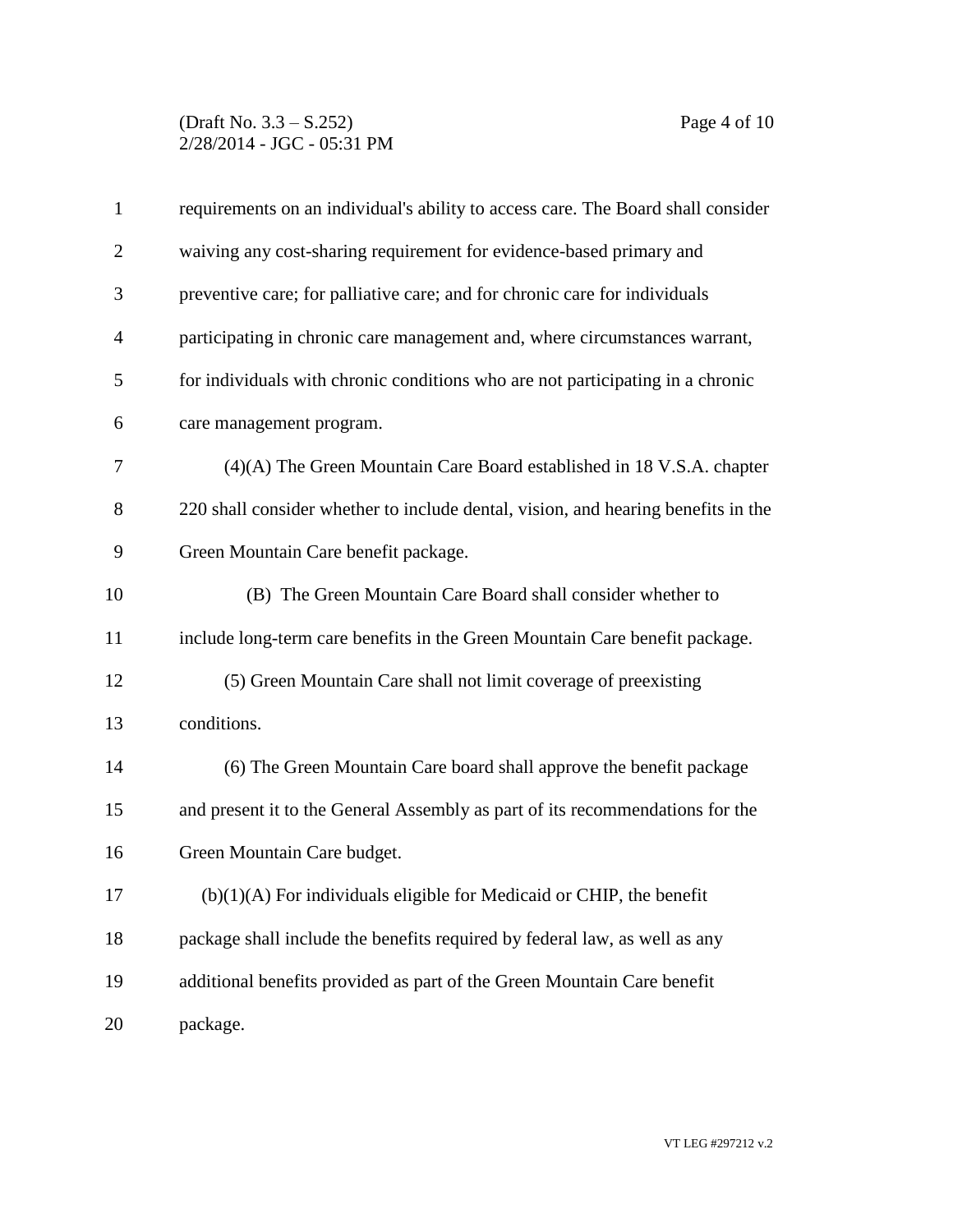## (Draft No. 3.3 – S.252) Page 5 of 10 2/28/2014 - JGC - 05:31 PM

| $\mathbf{1}$   | (B) Upon implementation of Green Mountain Care, the benefit                     |
|----------------|---------------------------------------------------------------------------------|
| $\overline{2}$ | package for individuals eligible for Medicaid or CHIP shall also include any    |
| 3              | optional Medicaid benefits pursuant to 42 U.S.C. § 1396d or services covered    |
| $\overline{4}$ | under the State plan for CHIP as provided in 42 U.S.C. § 1397cc for which       |
| 5              | these individuals are eligible on January 1, 2014. Beginning with the second    |
| 6              | year of Green Mountain Care and going forward, the Green Mountain Care          |
| 7              | Board may, consistent with federal law, modify these optional benefits, as long |
| 8              | as at all times the benefit package for these individuals contains at least the |
| 9              | benefits described in subdivision $(A)$ of this subdivision $(b)(1)$ .          |
| 10             | (2) For children eligible for benefits paid for with Medicaid funds, the        |
| 11             | benefit package shall include early and periodic screening, diagnosis, and      |
| 12             | treatment services as defined under federal law.                                |
| 13             | (3) For individuals eligible for Medicare, the benefit package shall            |
| 14             | include the benefits provided to these individuals under federal law, as        |
| 15             | well as any additional benefits provided as part of the Green Mountain          |
| 16             | Care benefit package. [Keep this language in?]                                  |
| 17             | Sec. 6. [Deleted.]                                                              |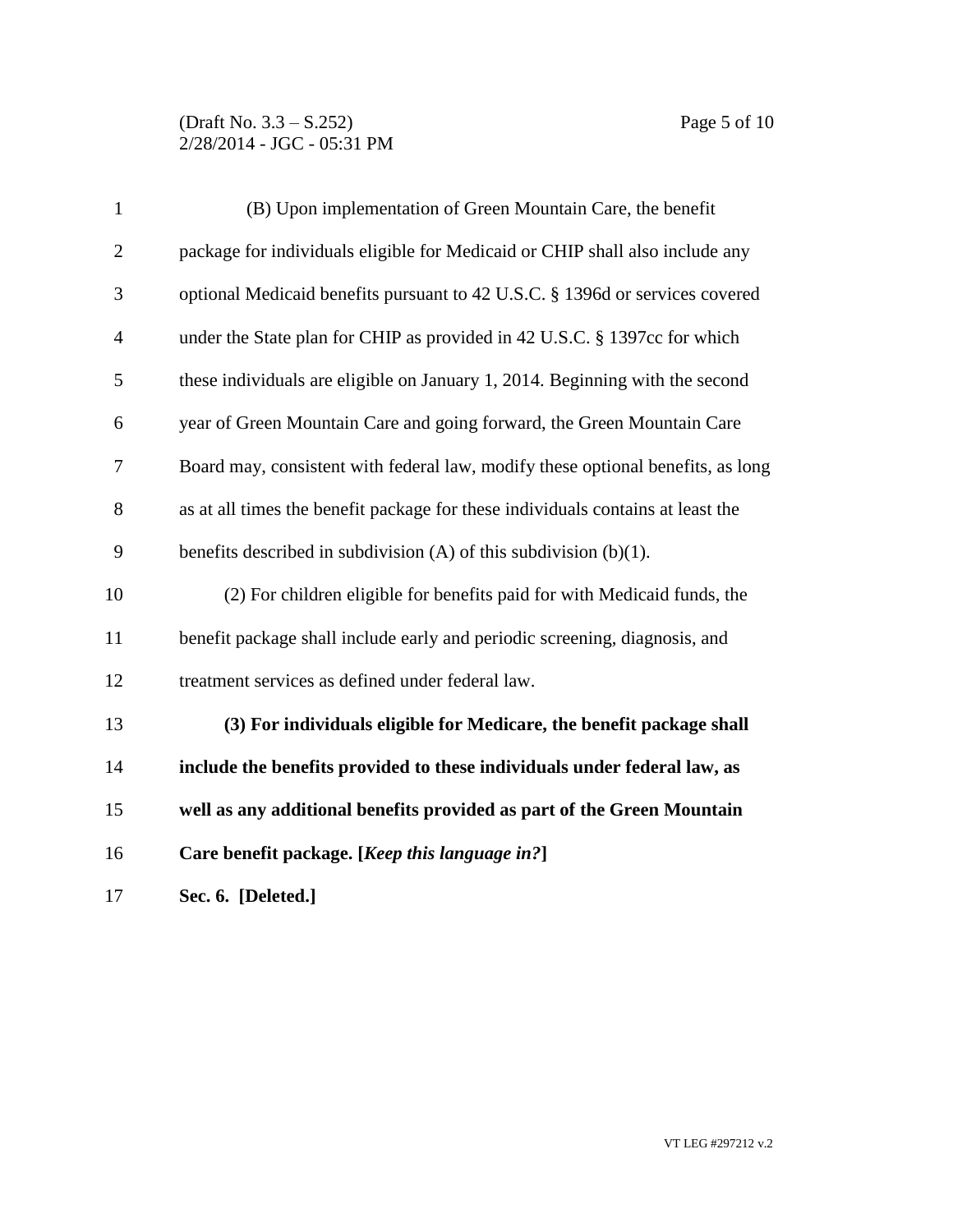(Draft No. 3.3 – S.252) Page 6 of 10 2/28/2014 - JGC - 05:31 PM

| $\mathbf{1}$   | Sec. 7. CONTRACT FOR ADMINISTRATION OF CERTAIN ELEMENTS                         |
|----------------|---------------------------------------------------------------------------------|
| $\overline{2}$ | OF GREEN MOUNTAIN CARE                                                          |
| 3              | (a) On or before January 1, 2016, the Agency of Human Services shall            |
| 4              | award one or more contracts to public or private entities for administration of |
| 5              | certain elements of Green Mountain Care pursuant to 33 V.S.A. § 1827(a).        |
| 6              | (b) On or before January 15, 2015, the Agency of Human Services shall           |
| 7              | inform the General Assembly of the elements of Green Mountain Care, such as     |
| 8              | claims administration and provider relations, for which the Agency plans to     |
| 9              | solicit bids for administration pursuant to 33 V.S.A. $\S$ 1827(a).             |
| 10             | *** Blueprint for Health ***                                                    |
| 11             | Sec. 8. 18 V.S.A. § 702(d) is amended to read:                                  |
| 12             | (d) The Blueprint for Health shall include the following initiatives:           |
| 13             | * * *                                                                           |
| 14             | (4) The adoption and maintenance of clinical quality and performance            |
| 15             | measures for each of the chronic conditions included in Medicaid's care         |
| 16             | management program established in 33 V.S.A. § 1903a. These conditions           |
| 17             | include, including asthma, chronic obstructive pulmonary disease, congestive    |
| 18             | heart failure, diabetes, and coronary artery disease, as well as mental         |
| 19             | conditions and obesity.                                                         |
| 20             | * * *                                                                           |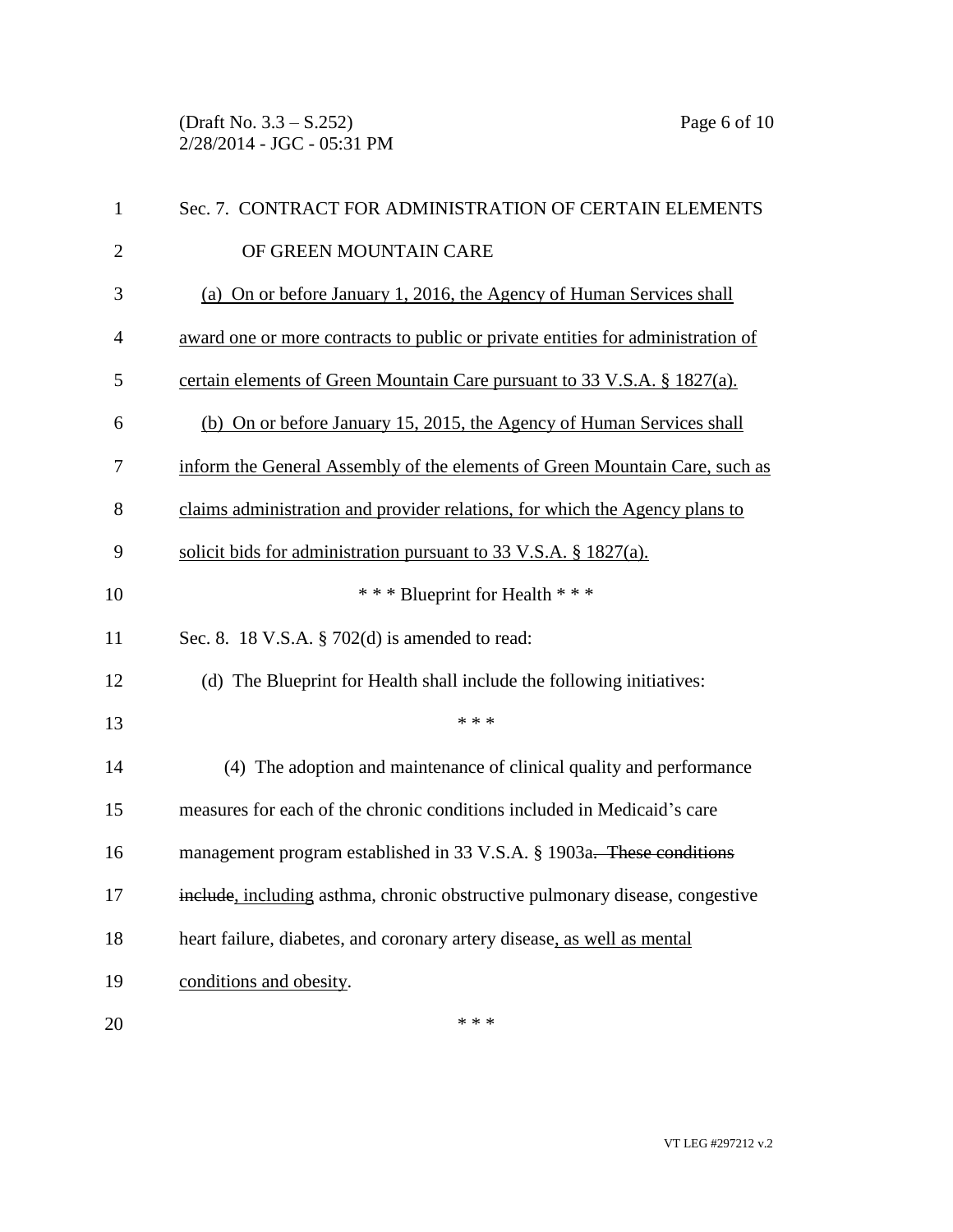(Draft No. 3.3 – S.252) Page 7 of 10 2/28/2014 - JGC - 05:31 PM

| $\mathbf{1}$   | Sec. 9. BLUEPRINT EXPANSION                                                      |
|----------------|----------------------------------------------------------------------------------|
| $\overline{2}$ | $(a)(1)$ The Agency of Human Services shall increase the amount of the           |
| 3              | transformation payments to health care providers for participation in the        |
| $\overline{4}$ | Blueprint for Health by an average of \$2.50 per patient per month.              |
| 5              | (2) The Agency of Human Services shall increase the amount of the                |
| 6              | capacity payments that support community health teams in the Blueprint for       |
| 7              | Health from \$1.50 to \$3.00 per patient per month.                              |
| 8              | (3) The Agency of Human Services shall increase the amount of the                |
| 9              | outcome-based payments to health care providers for providing high-quality,      |
| 10             | coordinated care by an average of \$5.00 per patient per month.                  |
| 11             | (b) On or before July 1, 2015, the Blueprint for Health shall expand its         |
| 12             | chronic care management efforts to include mental conditions and obesity.        |
| 13             | *** Employer Assessment ***                                                      |
| 14             | Sec. 10. 21 V.S.A. § 2001 is amended to read:                                    |
| 15             | § 2001. PURPOSE                                                                  |
| 16             | For the purpose of more equitably distributing the costs of health care to       |
| 17             | uninsured residents of this state an employers' health care fund contribution is |
| 18             | established to provide a fair and reasonable method for sharing health care      |
| 19             | costs with employers who do not offer their employees health care coverage       |
| 20             | and employers whose offer of unaffordable insurance results in their             |
| 21             | employees enrolling in Medicaid.                                                 |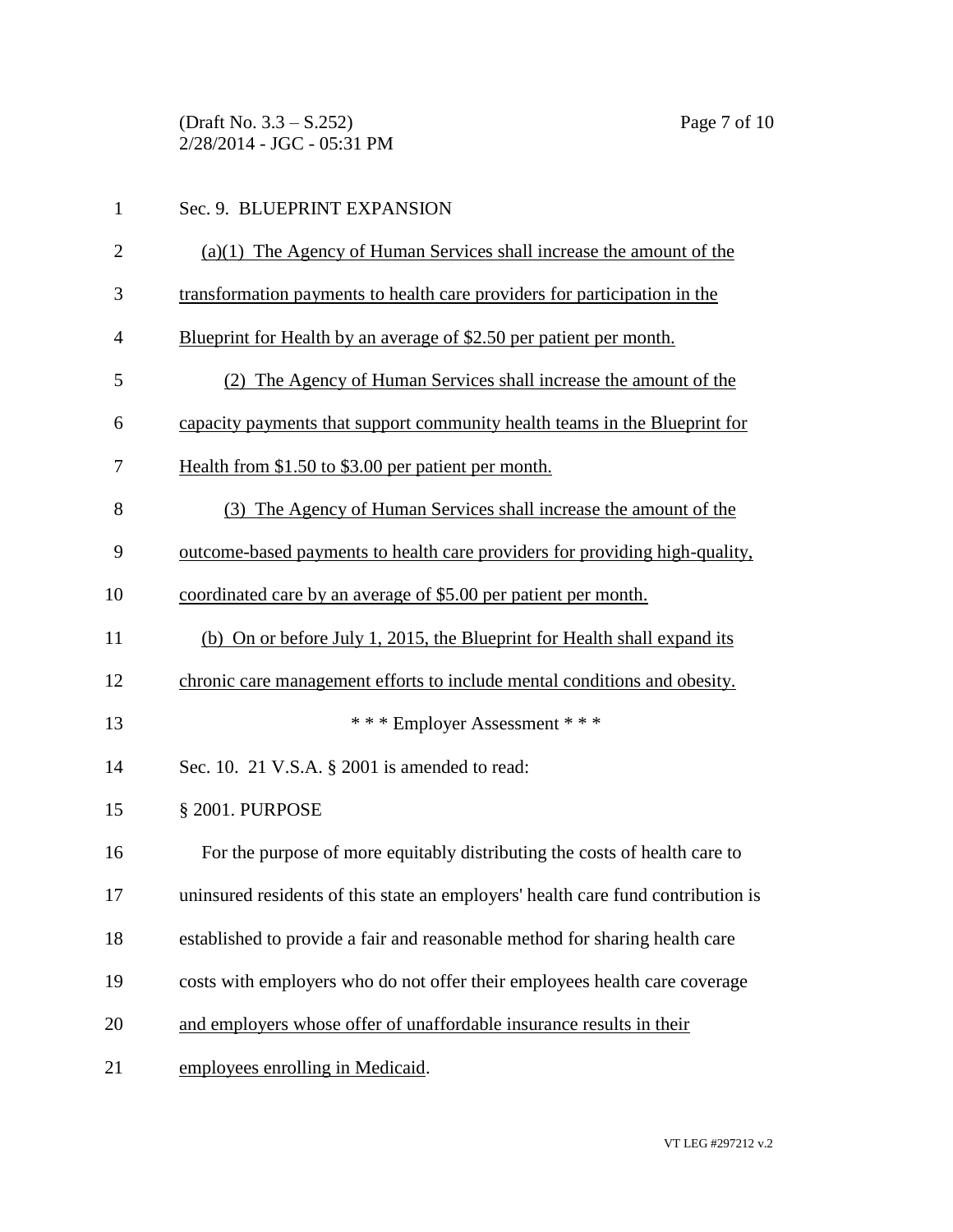(Draft No. 3.3 – S.252) Page 8 of 10 2/28/2014 - JGC - 05:31 PM

| $\mathbf{1}$   | Sec. 11. 21 V.S.A. § 2002 is amended to read:                            |
|----------------|--------------------------------------------------------------------------|
| $\overline{2}$ | § 2002. DEFINITIONS                                                      |
| 3              | As used in this chapter:                                                 |
| 4              | * * *                                                                    |
| 5              | (5) "Uncovered employee" means:                                          |
| 6              | (A) an employee of an employer who does not offer to pay any part        |
| 7              | of the cost of health care coverage for its employees;                   |
| 8              | (B) an employee who is not eligible for health care coverage offered     |
| 9              | by an employer to any other employees; or                                |
| 10             | (C) an employee who is offered and is eligible for coverage by the       |
| 11             | employer but elects not to accept the coverage and either:               |
| 12             | (i) has no other health care coverage under either Medicare or a         |
| 13             | private or public health plan; or                                        |
| 14             | (ii) has purchased health insurance coverage as an individual            |
| 15             | through the Vermont Health Benefit Exchange.                             |
| 16             | * * *                                                                    |
| 17             | Sec. 12. EMPLOYER NOTIFICATIONS; DEPARTMENT OF LABOR                     |
| 18             | The Department of Labor shall create one form on which employers may     |
| 19             | report all required information to the Department, including information |
| 20             | regarding the employer health care fund contribution, unemployment       |
| 21             | insurance, and workers' compensation.                                    |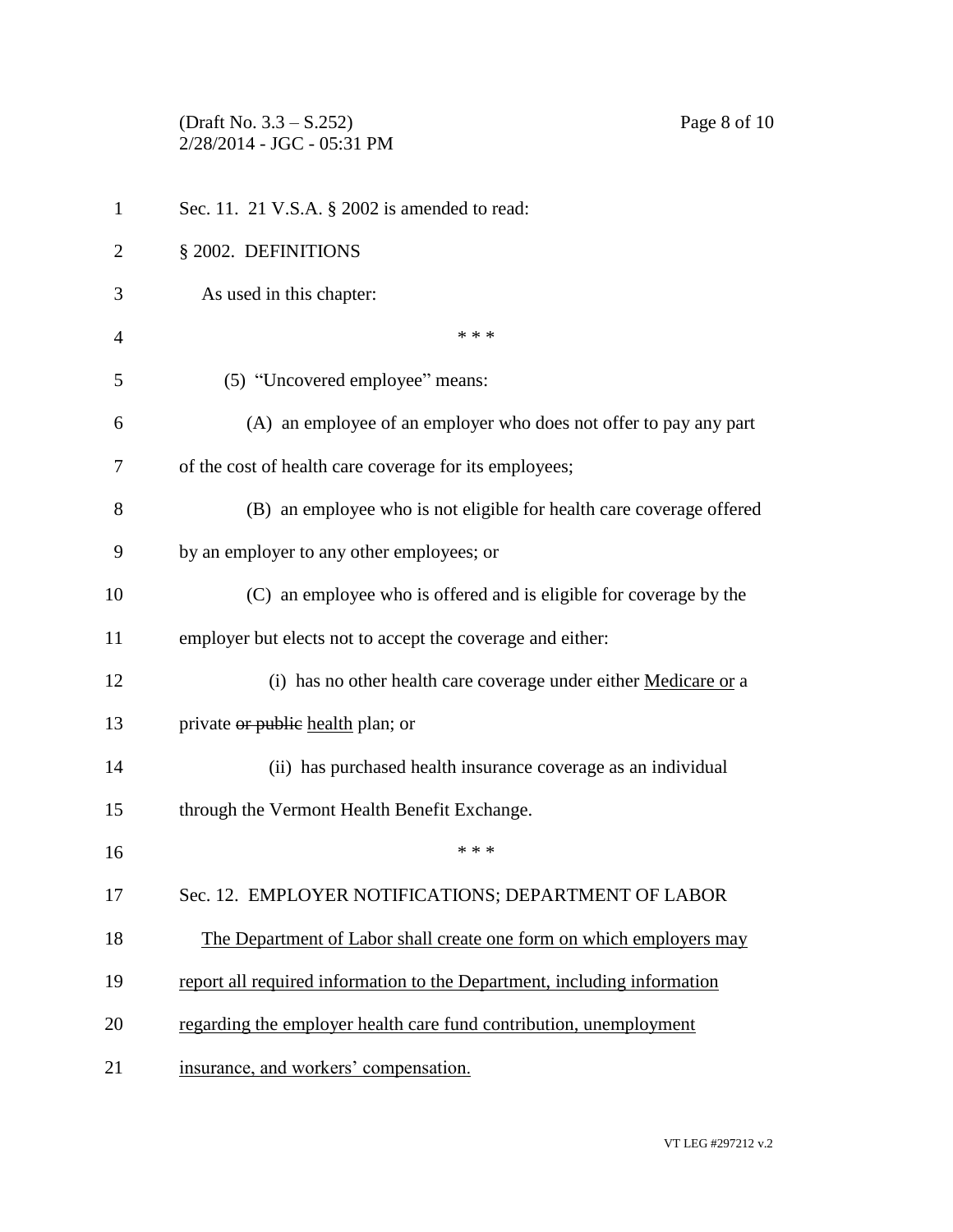(Draft No. 3.3 – S.252) Page 9 of 10 2/28/2014 - JGC - 05:31 PM

| $\mathbf{1}$   | *** Medicaid Data by Employer ***                                              |
|----------------|--------------------------------------------------------------------------------|
| $\overline{2}$ | Sec. 13. 33 V.S.A. § 1901f is amended to read:                                 |
| 3              | § 1901f. MEDICAID PROGRAM ENROLLMENT, EMPLOYMENT, AND                          |
| 4              | <b>EXPENDITURE REPORTS</b>                                                     |
| 5              | (a) By January 30, April 30, July 30, and October 30 of each year, the         |
| 6              | Commissioner of Vermont Health Access or designee shall submit to the          |
| 7              | General Assembly a quarterly report on enrollment and total expenditures by    |
| 8              | Medicaid eligibility group for all programs paid for by the Department of      |
| 9              | Vermont Health Access during the preceding calendar quarter and for the fiscal |
| 10             | year to date. Total expenditures for Medicaid-related programs paid for by     |
| 11             | other departments within the Agency of Human Services shall be included in     |
| 12             | this report by Medicaid eligibility group to the extent such information is    |
| 13             | available.                                                                     |
| 14             | (b) By January 30, April 30, July 30, and October 30 of each year, the         |
| 15             | Commissioner of Vermont Health Access or designee shall submit to the          |
| 16             | General Assembly a quarterly report on Vermont employers who employ at         |
| 17             | least 50 Medicaid beneficiaries. The report shall include the name of the      |
| 18             | business and the number of Medicaid beneficiaries employed by the business     |
| 19             | during the preceding calendar quarter.                                         |
|                |                                                                                |